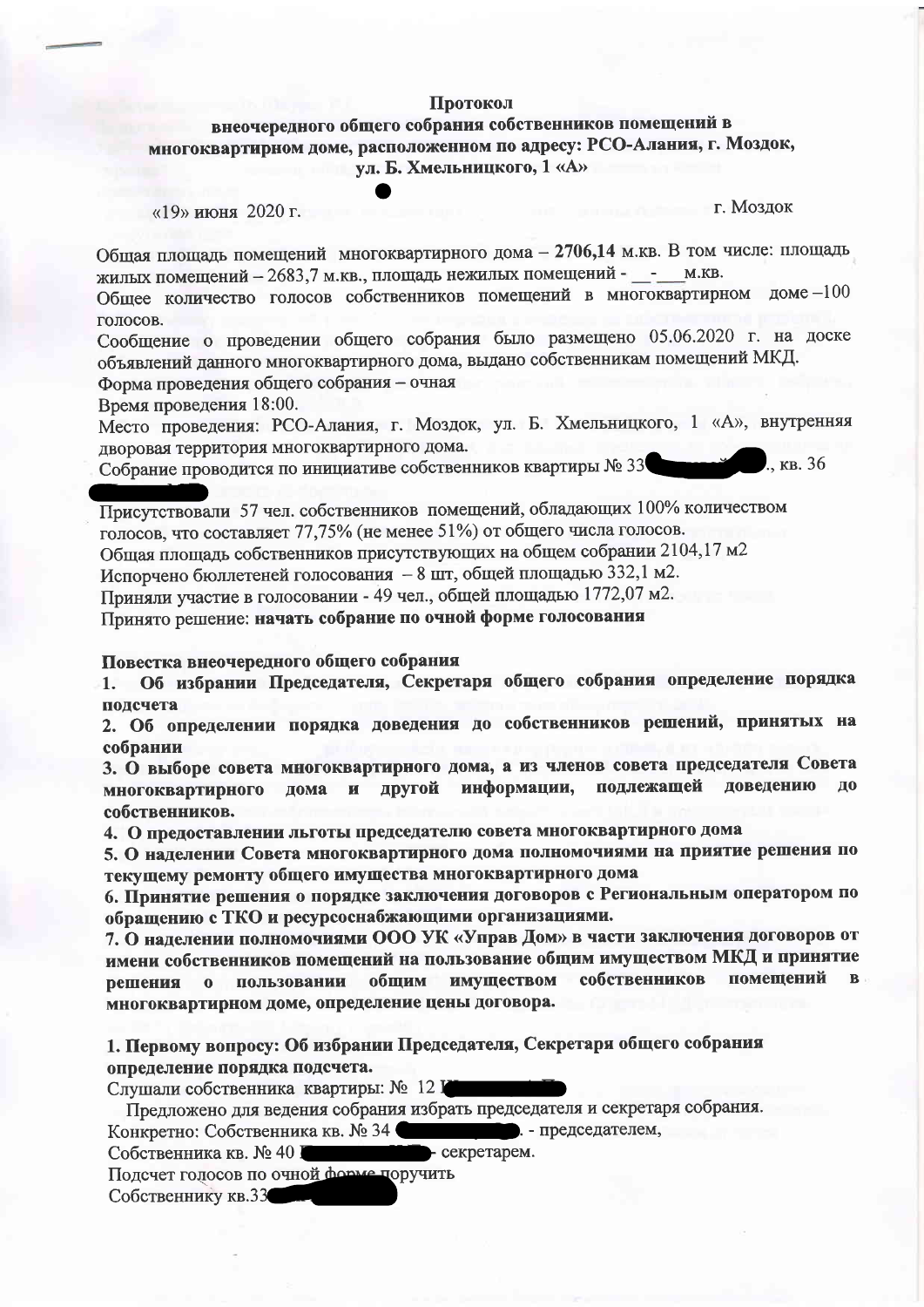## Собственнику кв.36

За данное предложение проголосовали:

"за": 49 человек, обладающих 100% количеством голосов от числа присутствующих;

"против": человек, обладающих количеством голосов от числа присутствующих;

"воздержались": человек, обладающих количеством голосов от числа присутствующих.

Принято решение: избрать председателем собрания секретарем собрания

2. По второму вопросу: об определении порядка доведения до собственников решений, принятых на собрании и другой информации, подлежащей доведению до

собственников: Слушали собственника квартиры №2

Предложено утвердить порядок размещения решений инициаторами общего собрания собственников помещений МКД.

Выступала собственник квартиры № 33 В Полета В., сообщила всем собственникам о размещении сообщений и другой информации, подлежащей доведению до собственников на информационном стенде данного многоквартирного лома.

Других предложений не поступило.

За данное предложение проголосовали:

"за": 49 человек, обладающих 100% количеством голосов от числа присутствующих; "против": человек, обладающих количеством голосов от числа присутствующих;

"воздержались": человек, обладающих количеством голосов от числа присутствующих.

#### Принято решение:

Размещать решения собственников и другую информацию, подлежащую доведению до собственников на информационном стенде данного многоквартирного дома.

### 3. По третьему вопросу: о выборе совета многоквартирного дома, а из членов совета Председателя Совета многоквартирного дома: Слушали собственника квартиры № 38 Гребеньщикова В.В.

Он предложил всем собственникам помещений избрать совет МКД и председателя совета МКД в составе:

- собственника кв. № 31;

- собственника кв. № 33;
	- . собственника кв. № 25;
		-
	- . собственника кв. № 16;

- собственника кв. № 42, а председателем совета многоквартирного дома собственника кв. № 31

Слушали собственника квартиры № 33

Предложила из членов Совета МКД избрать Председателем Совета МКД собственника  $KB.N231$ 

Других предложений не поступило

За данное предложение проголосовали:

"за": 48 человек, обладающих 99,25% количеством голосов от числа присутствующих; "против": 1 человек, обладающих 0,75% количеством голосов от числа присутствующих; "воздержались": человек, обладающих количеством голосов от числа присутствующих.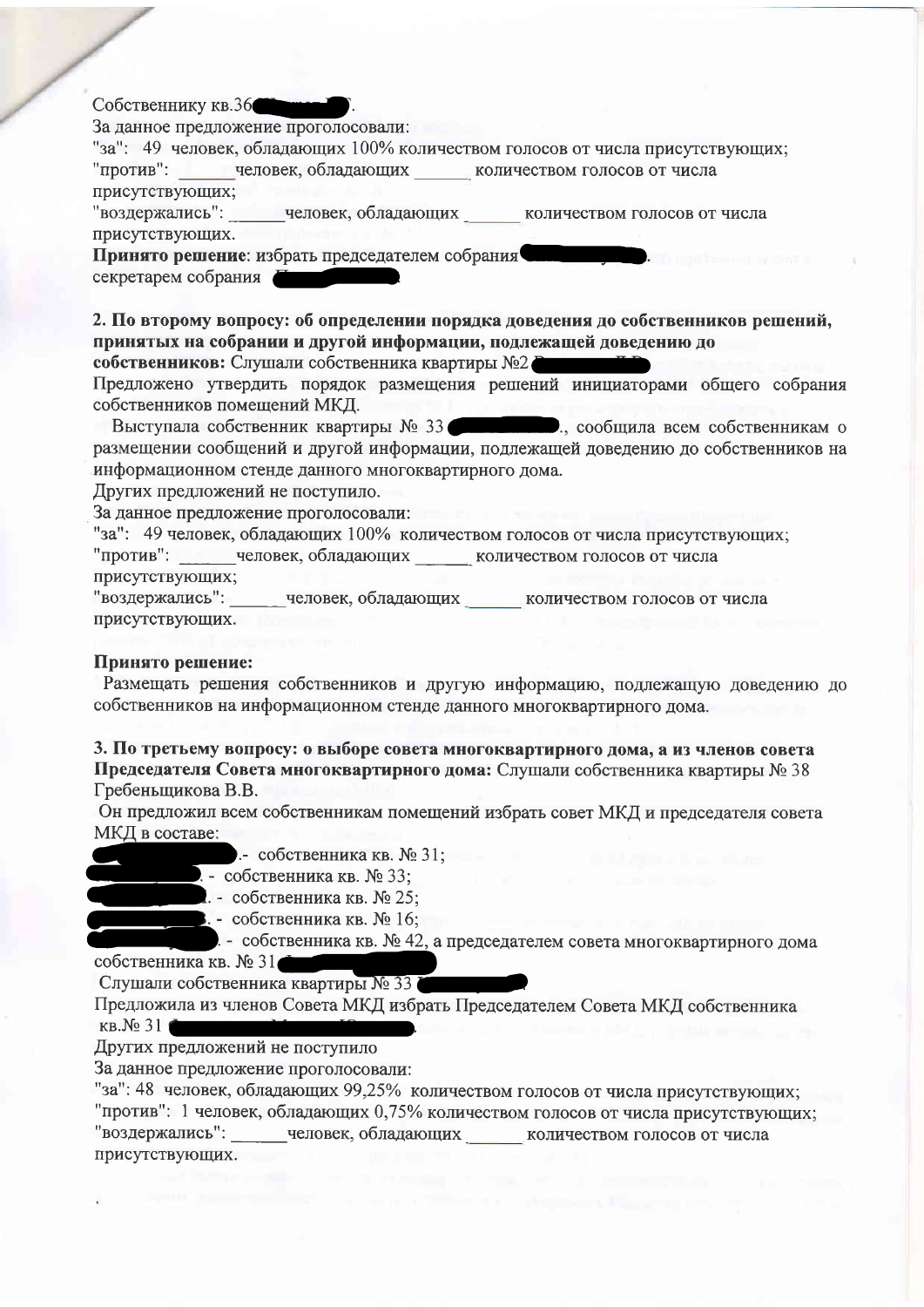### Принято решение:

Избрать совет многоквартирного дома в составе:



- собственника кв. № 31: • собственника кв. № 33;
	- собственника кв. № 25;
- собственника кв. № 16;
- собственника кв. № 42
	-

Избрать собственника кв.№ 31 МКЛ.

4. По четвертому вопросу: о предоставлении льготы председателю совета

многоквартирного дома: Слушали председателя общего собрания собственников помещений (предложившую рассмотреть вопрос о предоставлении льготы председателю совета МКД стать согласно п.8.1 статьи 161.1 ЖК РФ.<br>Выступал собственник кв. № 33 Г предложила рассмотреть возможность о предоставлении льготы председателю совета МКД льготы в виде 50% от стоимости жилищных услуг ООО УК «Управ Дом».

председателем совета

Других предложений не поступило

За данное предложение проголосовали:

"за": 49 человек, обладающих 100% количеством голосов от числа присутствующих; "против": человек, обладающих количеством голосов от числа присутствующих;

"воздержались": человек, обладающих количеством голосов от числа присутствующих.

Принято решение: Предоставить председателю совета МКД ПОТУ В размере 50% от стоимости жилищных услуг ООО УК «Управ Дом».

5. По пятому вопросу: о наделении Совета многоквартирного дома полномочиями на приятие решения по текущему ремонту общего имущества многоквартирного дома. Слушали секретаря общего собрания собственников

Предложено наделить совет дома полномочиями на принятие решений от имени собственников по вопросам текущего ремонта общего имущества собственников МКД и иным вопросам при управлении МКД.

Других предложений не поступило.

За данное предложение проголосовали:

"за": 49 человек, обладающих 100% количеством голосов от числа присутствующих; "против": человек, обладающих количеством голосов от числа присутствующих:

"воздержались": человек, обладающих количеством голосов от числа присутствующих.

## Принято решение:

Наделить совет дома полномочиями на принятие решений от имени собственников по вопросам текущего ремонта общего имущества собственников МКД и иным вопросам при управлении МКД.

6. По шестому вопросу: принятие решения о порядке заключения собственниками договоров с Региональным оператором по обращению с ТКО и ресурсоснабжающими организациями.

Слушали информацию собственника кв. № 33

Она проинформировала присутствующих о том, что в соответствии с изменением Жилищного Законодательства в части обращения с твердыми коммунальными отходами и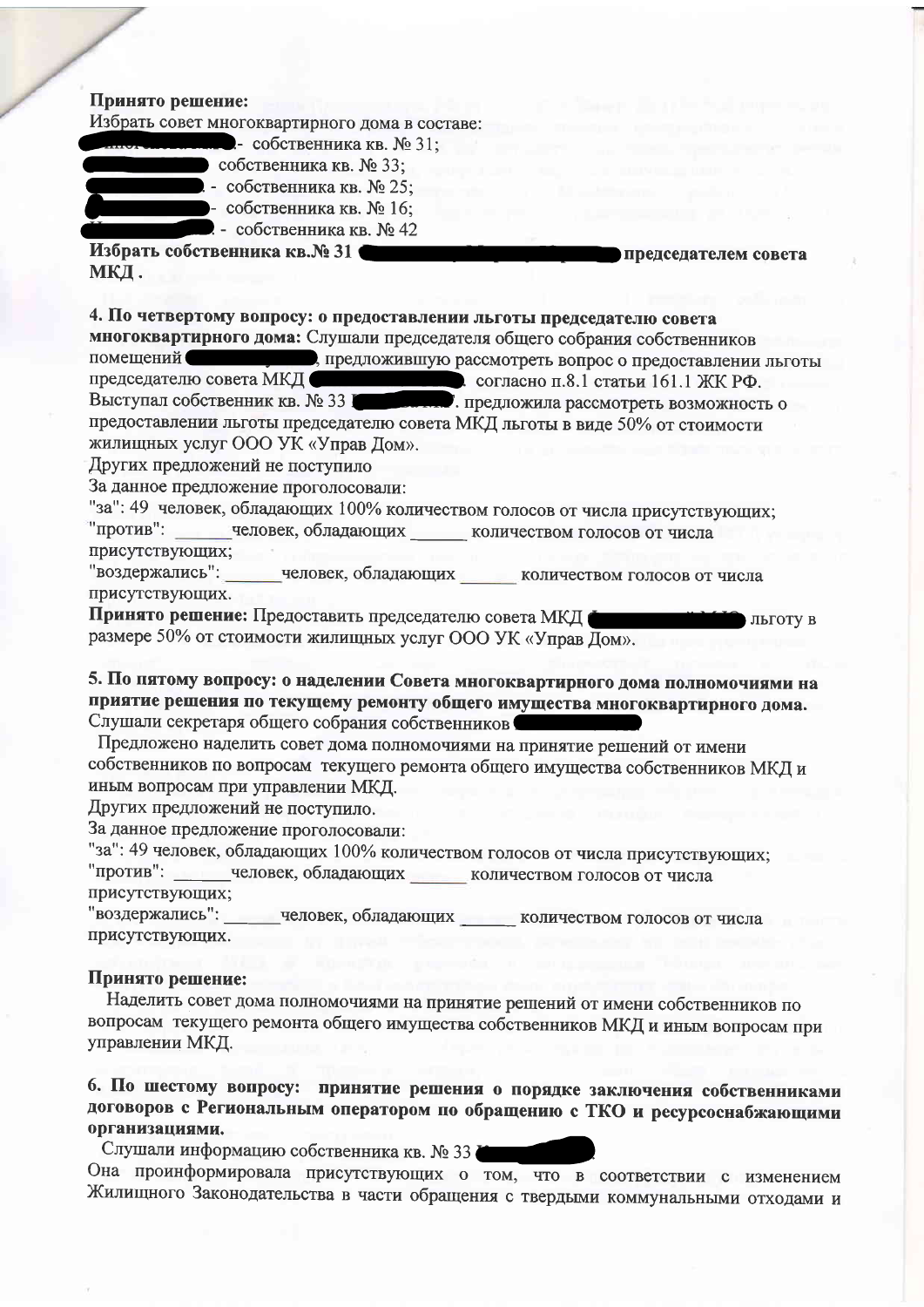действием Постановления Правительства РФ от 12 ноября 2016 г. № 1156 "Об обращении с твердыми коммунальными отходами» собственники твердых коммунальных отходов собственники обязаны заключить договор на осуществление сбора, транспортирования, обработки, утилизации, обезвреживания, захоронения твердых коммунальных отходов.

Моздокском районе облалает Оператора  $\overline{B}$ Регионального Полномочиями специализированная организация ООО «Чистый город», расположенная по адресу: РСО-Алания, г. Моздок, ул. Коммунальная, 1

Выступал: собственник помещения № 9

Предложила заключить прямые договоры с РО и РСО каждому собственнику самостоятельно.

Она предложила собственникам помещений МКД заключить договор на осуществление сбора, транспортирования, обработки, утилизации, обезвреживания, захоронения твердых коммунальных отходов непосредственно с региональным оператором ООО «Чистый город».

Также проинформировала присутствующих о том, что в соответствии с изменением ст. 157.2 предложил заклбчить прямые договоры на оказания коммунальных услуг.

Пояснила, что такое распределение ответственности за оказываемые коммунальные услуги считается самым оптимальным и прозрачным.

Выступал: Собственник кв. № 36

Поддержала данное предложение и предложил собственникам помещений МКД утвердить порядок заключения собственниками помещений прямых договоров на предоставление коммунальных услуг с Ресурсоснабжающей организацией.

Других предложений не поступало.

За ланное предложение проголосовали:

49 человек, обладающих 100% количеством голосов от числа присутствующих;  $"3a"$ :

голосов числа количеством **OT** человек. обладающих "против": присутствующих;

человек, обладающих количеством голосов от числа "воздержались": присутствующих.

#### Принято решение:

Заключить договор на осуществление сбора, транспортирования, обработки, утилизации, обезвреживания, захоронения твердых коммунальных отходов непосредственно с региональным оператором ООО «Чистый город».

Утвердить вопрос о заключении собственниками прямых договоров на оказания коммунальных услуг с ресурсоснабжающими организациями.

7. По седьмому вопросу: о наделении полномочиями ООО УК «Управ Дом» в части заключения договоров от имени собственников помещений на пользование общим имуществом МКД и принятие решения о пользовании общим имуществом собственников помещений в многоквартирном доме, определение цены договора.

Выступал собственник квартиры № 12

Она обратилась ко всем собственникам помещений с предложением о наделении управляющей организации ООО УК «Управ Дом» право на подписание договора с общее имущество  $\overline{B}$ использующими третьими лицами, операторами связи  $\mathbf{M}$ многоквартирном доме.

### Других предложений не поступило:

За данное предложение проголосовали:

"за":49 человек, обладающих 100% количеством голосов от числа присутствующих;